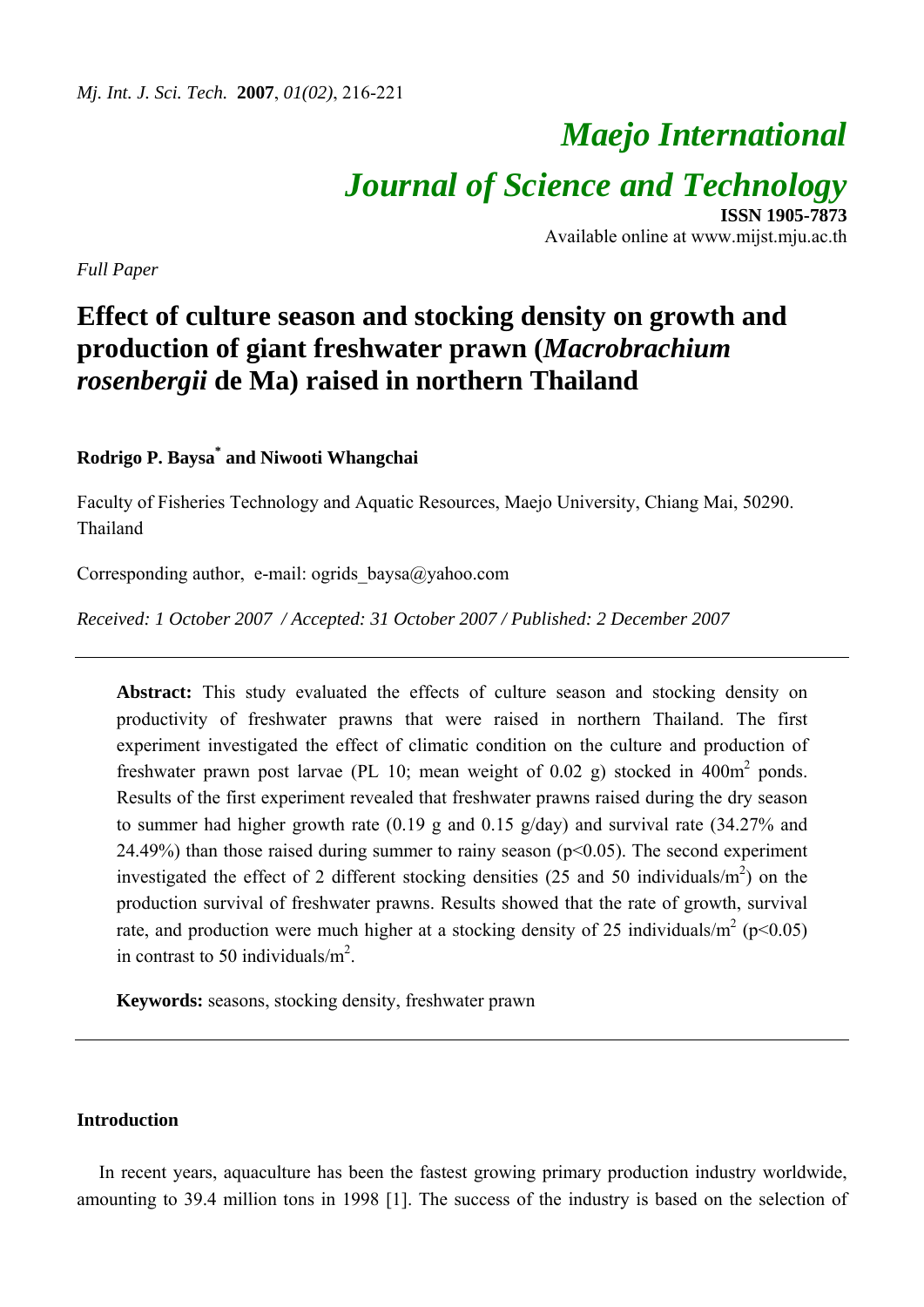species with adequate characteristics for commercial production. For example, an Australian redclaw crayfish species (*Cherax quadricarinatus*) is a species with considerable potential for commercial culture [2]. High growth and tolerance to wide variations in water quality parameters are important attributes, making the species suitable for cultivation [3].

 Stocking density is a major factor affecting production parameters, such as growth, survival, and yield of culture species [4]. Several studies have been conducted to evaluate the effect of density on these production parameters in crayfish species. Lutz and Wolters [5], for example, developed model equations for prediction of pond harvest of red swamp crawfish (*Procambarus clarkii*) as a function of density. Jones and Ruscoe [6] conducted an experiment in earthen ponds to evaluate the effect of the stocking density  $(1, 3, \text{ and } 5/m^2)$  on the production parameters for grow-out of red claw crayfish in Alabama. Morrisey [7] working with the same species in cages within the earthen ponds, determined stocking size (4.6-17.01 g) and density (3-15 individuals/m2) with optimum yields.

 Pito and Rouse [8] proposed a management strategy for aquaculture in Ecuador, incorporating a mixed-sex nursery stage not exceeding 70-80 days, to obtain a minimum target size of 25 g. The individuals would subsequently be stocked at 6 individuals/ $m^2$  for monosex grow-out for periods necessary to complete a 180-210 day cycle. In this study, an experiment was carried out using high stocking densities for the nursery stage to obtain the specified target size within 70-80 days and to evaluate the effect of those densities on survival and yields of the redclaw crayfish. Facilities of a commercial farm in gravel–lined ponds in Ecuador were used to conduct this investigation.

However, few researches about interactive effects of stocking density on prawn growth performance were reported. The experiment described here was conducted to determine the effect of culture season and stocking density on the growth, survival rate, and production of freshwater prawns (*Macrobrachium rosenbergii*).

#### **Materials and methods**

#### *Experimental protocol*

The study consisted of two experiments, in which the first evaluated of the effect of season on the growth and survival or production of freshwater prawns, while the second experiment evaluated the effect of stocking density on the same things. Two treatments (T1 and T2), each done in triplicate, were initiated in each experiment in a  $400 \text{--} m^2$  experimental pond.

## *Experiment 1: Evaluation of the effect of culture season on the growth and production of freshwater prawns*

The experiment was conducted from the dry season to summer (treatment 1) and the second phase was conducted from summer to rainy season (treatment 2). Mixed sexes (male and female) were stocked with post lavae (PL 10) with a mean weight of 5 g at a density of 25  $PL/m^2$  and cultured for a seven-month period (October 2004 to April 2005 and February 2006 to September 2006) for each trial. Commercial feeds (36% crude protein content) were fed (Table 1) four times daily (0800, 1000, 1200, and 1600 hr) from 0 to 90 days (at the rates of 30, 20, 12, 8.0, and 6.0 percent of the total biomass per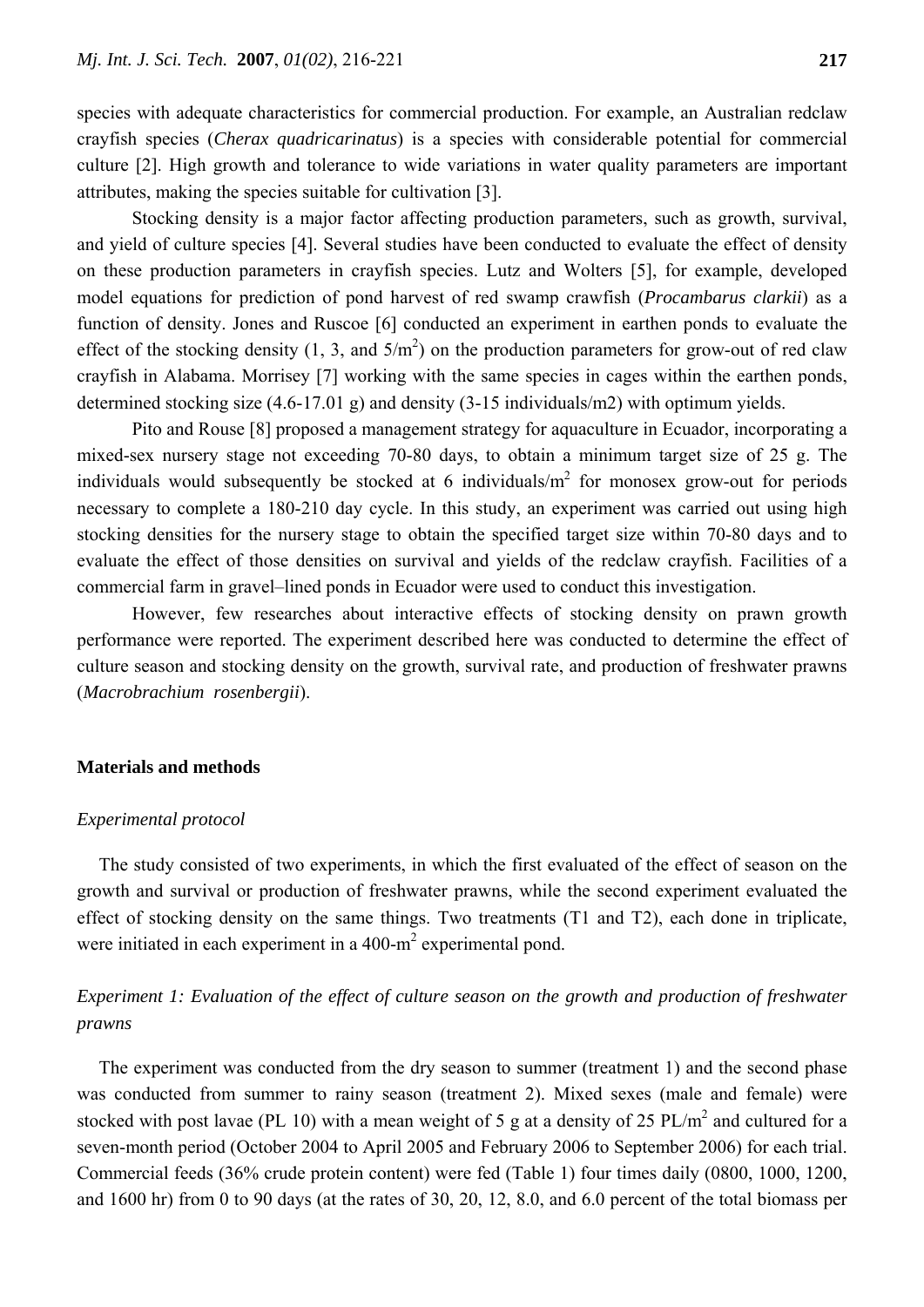day) and three times daily from 91 to 210 days (at the rates of 4.0, 3.0, and 2.5 percent of the total biomass per day).

| Age (day)              | Feeding rate $(\%BW/day)$ | Feeding frequency (no.of time/day) |
|------------------------|---------------------------|------------------------------------|
| $0 - 15$               | 30                        | 4                                  |
| 15-45                  | 20                        | 4                                  |
| $45 - 60$              | 12                        | 4                                  |
| $60 - 75$              | 8.0                       | 4                                  |
| 75-90                  | 6.0                       | 4                                  |
| 91-120                 | 4.0                       | 3                                  |
| 120-150                | 3.0                       | 3                                  |
| 150 to harvest $(210)$ | 2.5                       | 3                                  |
|                        |                           |                                    |

*\_\_\_\_\_\_\_\_\_\_\_\_\_\_\_\_\_\_\_\_\_\_\_\_\_\_\_\_\_\_\_\_\_\_\_\_\_\_\_\_\_\_\_\_\_\_\_\_\_\_\_\_\_\_\_\_\_\_\_\_\_\_\_\_\_\_\_\_\_\_\_\_\_\_\_\_\_\_\_*

**Table1.** Feeding rate and feeding frequency

*Experiment 2: Evaluation of the effect of stocking density in growth and production of freshwater prawns* 

Juvenile freshwater prawns were used. They were stocked into the experimental pond at 25 and 50 individuals/ $m<sup>2</sup>$  (T1 and T2 respectively). Commercial feeds (as above) were used and fed three times per day at an amount of 3 % of their total biomass/day.

#### *Sample collection*

The prawn sample was group-weighed (drained weight), counted, and returned to the pond. On the last sampling dates prior to harvest, prawns were also individually weighed.

#### *Water quality management and monitoring*

 Water changes were made to all treatments at the same time. One-half volume of water was changed 3 times per week to maintain water quality. Aeration was contiunuous and DO concentrations were maintained to the experimental levels by control of aerating quantity. An on-site check for DO and temperature was done weekly (at 0900 hr) using a YSI Model 57 oxygen metre. Levels of total ammonia-nitrogen (TAN) and nitrite-nitrogen were determined weekly at approximately 0900 hr according to outlined procedures. The pH was determined weekly at 1300 hr using an electronic pH metre. Other variables measured (biweekly) were orthophosphate, nitrate, BOD, and turbidity. Data were compiled into monthly means for analysis.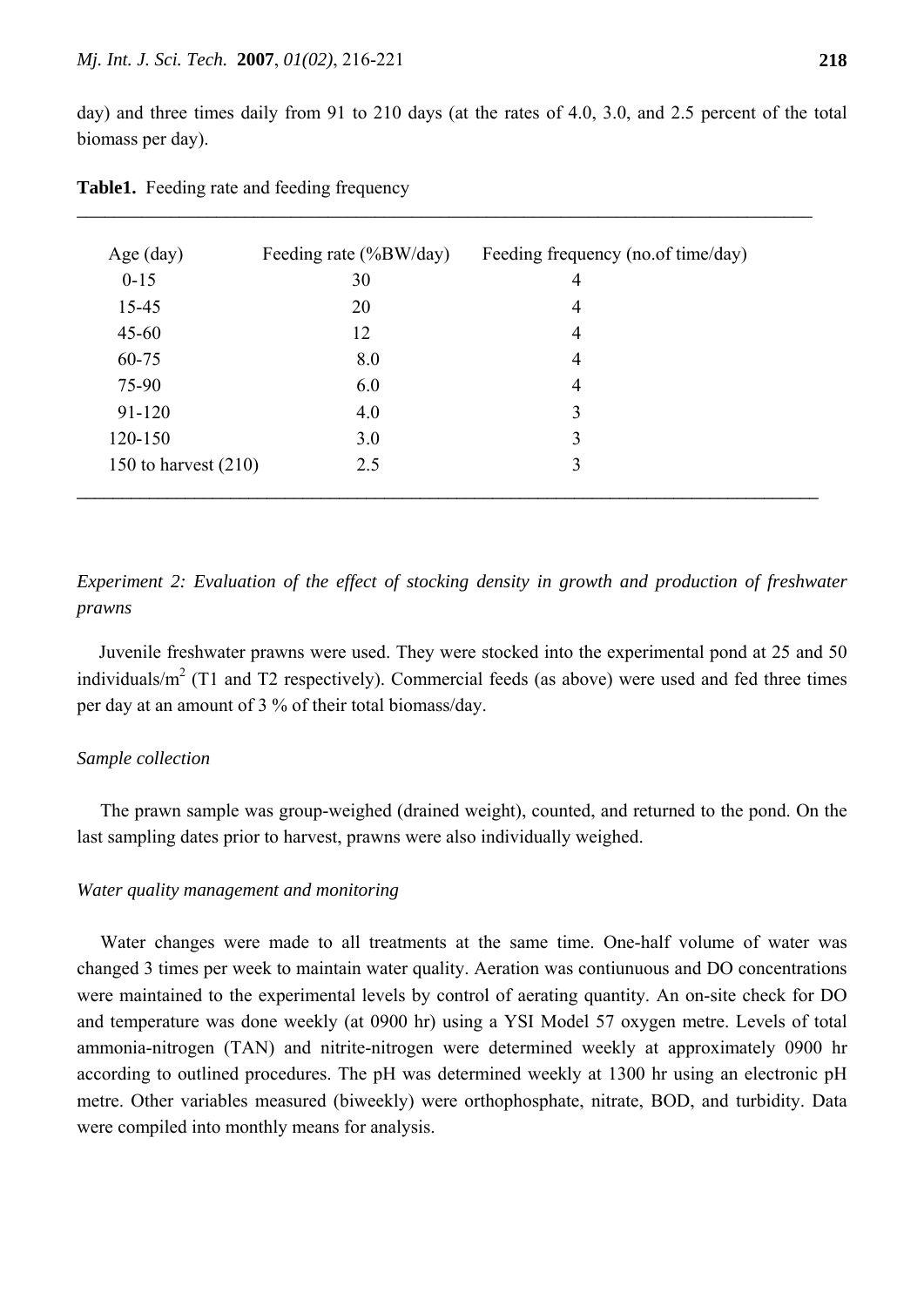#### *Data analysis*

Water quality data, prawn growth, survival rate, total production and feed conversion ration (FCR) data were analysed by Analysis of Variance (ANOVA) using SPSS 11.0 statistical software. Significant differences among the treatments were compared by Duncan's Multiple Range Test (DMRT). Differences were considered significant at the level of 0.05.

#### **Results and Discussion**

#### *Experiment 1*

There were no major differences in measured water quality parameters between treatments. Each variable was within an acceptable limit for freshwater prawn culture. Water temperatures in ponds ranged from a average of 25.2°C (for treatment 1) to 31.0°C (for treatment 2). Dissolved oxygen ranged from 6.1 to 7.4 mg/L (mean of 6.8mg/L) and pH was maintained at 8.0.

There were significant differences (*P*<0.05) in prawn growth and survival between treatments (Table 2). Based on the result of this study, prawns raised in dry season have higher survival rate  $(34.3\% \text{ vs. } 24.5\%)$  and growth rate  $(0.19g/day \text{ vs. } 0.15 g/day)$  as well as higher production  $(392 \text{ kg/rai})$ vs. 208 kg/rai) compared to those raised in the rainy season, possibly because the abundance of natural food is much higher in the dry season than during the rainy season. Treatment 1 also resulted in statistically higher individual weights  $(47.8 \pm 3.7 \text{ g})$  compared with those in treatment 2  $(34.8 \pm 1.7 \text{ g})$ , although the feed conversion ratio in treatment 1 (2.43  $\pm$  0.16) was slightly lower than that in treatment  $2(2.50 + 0.83)$ .

|                                     |                          | Treatment                          |  |
|-------------------------------------|--------------------------|------------------------------------|--|
|                                     | T1 (Oct 2004-Apr.2005)   | T <sub>2</sub> (Feb 2006-Sep 2006) |  |
| Individual weight (g)               | $47.8 \pm 3.7^{\circ}$   | $34.8 \pm 1.7^{\circ}$             |  |
| Total production $\frac{kg}{rai^*}$ | $392.7 \pm 27.2^{\circ}$ | $208.27 \pm 83.0^a$                |  |
| Survival rate $(\% )$               | $34.3 \pm 3.9^{\circ}$   | $24.5 \pm 13.1^b$                  |  |
| Growth rate $(g/day)$               | $0.19 \pm 0.01^a$        | $0.15 \pm 0.07^b$                  |  |
| <b>FCR</b>                          | $2.43 \pm 0.16^a$        | $2.50 \pm 0.83^{\text{a}}$         |  |

**Table 2**. Mean (±S.D.) harvest weight, production, survival, growth, and feed conversion ratio (FCR) of prawns cultured in ponds for 104 days after being stocked

\* 1 rai =  $0.4$  acre

N.B. Values are means of three replicates. Means within a row with different superscripts are significantly different (*P*≤0.05) by ANOVA.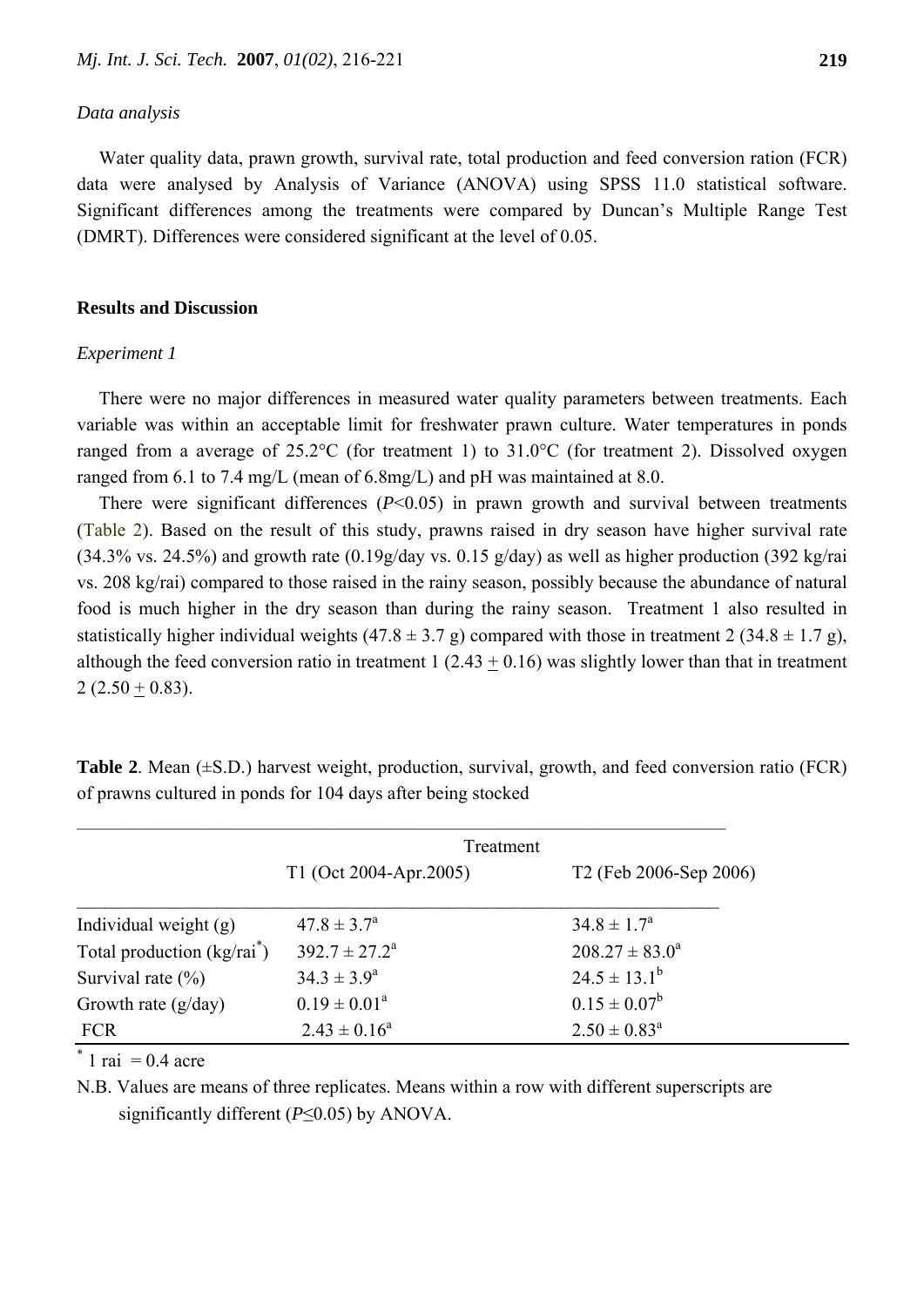The lives of crustaceans are affected by various environmental factors and therefore it is difficult to separate the effect of each factor. However, prawn growth seems to be strongly affected by temperature. Water temperature significantly effects the growth and metabolism of prawns. Temperature has an especially pronounced effect on feed consumption and growth. Feed consumption is optimal when water temperatures ranges from 27-31ºC. Feed consumption decreases both above and below this temperature range. However, results show that although the animal's initial body weight had a close linear relationship with food consumption and growth, and oxygen and food consumption and growth increased with temperature, temperature showed no effect on growth efficiency. Average temperature in treatment 1 (25.2°C) was much lower compared to treatment 2 (31.0°C). It has also been reported that the total yield of prawns increases with decreasing temperature [9,10].

#### *Experiment 2*

There were no major differences in measured water quality parameters for the two treatments. All the measured variables were within acceptable limits for freshwater prawn culture. In this study, water temperature ranged from 23.8° C to 28.3° C. Dissolved oxygen ranged from 6.7 to 7.4 mg/L (mean of 7.1 mg/L) and pH varied from 7.5 to 8.5 (mean of 8.0).

There were significant differences (*P*<0.05) in results obtained for the two treatments (Table 3). Final mean weight (34.8 + 1.7 g), average weight gain (0.19  $\pm$  0.01 g/day), total biomass (392 kg), and survival (34.3%) were all much higher for T1 (25 prawns/m<sup>2</sup>) than those for T2 (50 prawn/m<sup>2</sup>), regardless of individual sizes.

**Table 3.** Mean  $(\pm S.E.)$  harvest weight, production, survival, growth rate, and feed conversion ratio (FCR), of prawns cultured in ponds for 104 days after being stocked

|                         | T1 (25 prawns/ $m2$ )          | T <sub>2</sub> (50 prawns/m <sup>2</sup> ) |
|-------------------------|--------------------------------|--------------------------------------------|
| Individual weight $(g)$ | $34.8 \pm 1.7^{\circ}$         | $13.6 \pm 2.2^b$                           |
| Total production (kg)   | $392.7 \pm 27.22$ <sup>a</sup> | $340 \pm 91.7^b$                           |
| Survival rate $(\% )$   | $34.3^{\circ}$                 | $11.9^{b}$                                 |
| Growth rate $(g/day)$   | $0.19 \pm 0.01^a$              | $0.09 \pm 0.01^b$                          |
| <b>FCR</b>              | $2.43^{\circ}$                 | $2.53^{\rm a}$                             |

N.B. Values are means of three replicates. Means within a row with different superscripts are significantly different (*P*≤0.05) by ANOVA.

 Thus, it is clear that density affects growth and production of freshwater prawns and that prawns are negatively affected by inadequate space. For giant freshwater prawns to grow properly certain optimal space is required, and high stocking density does not give a positive impact in the production of giant freshwater prawns.